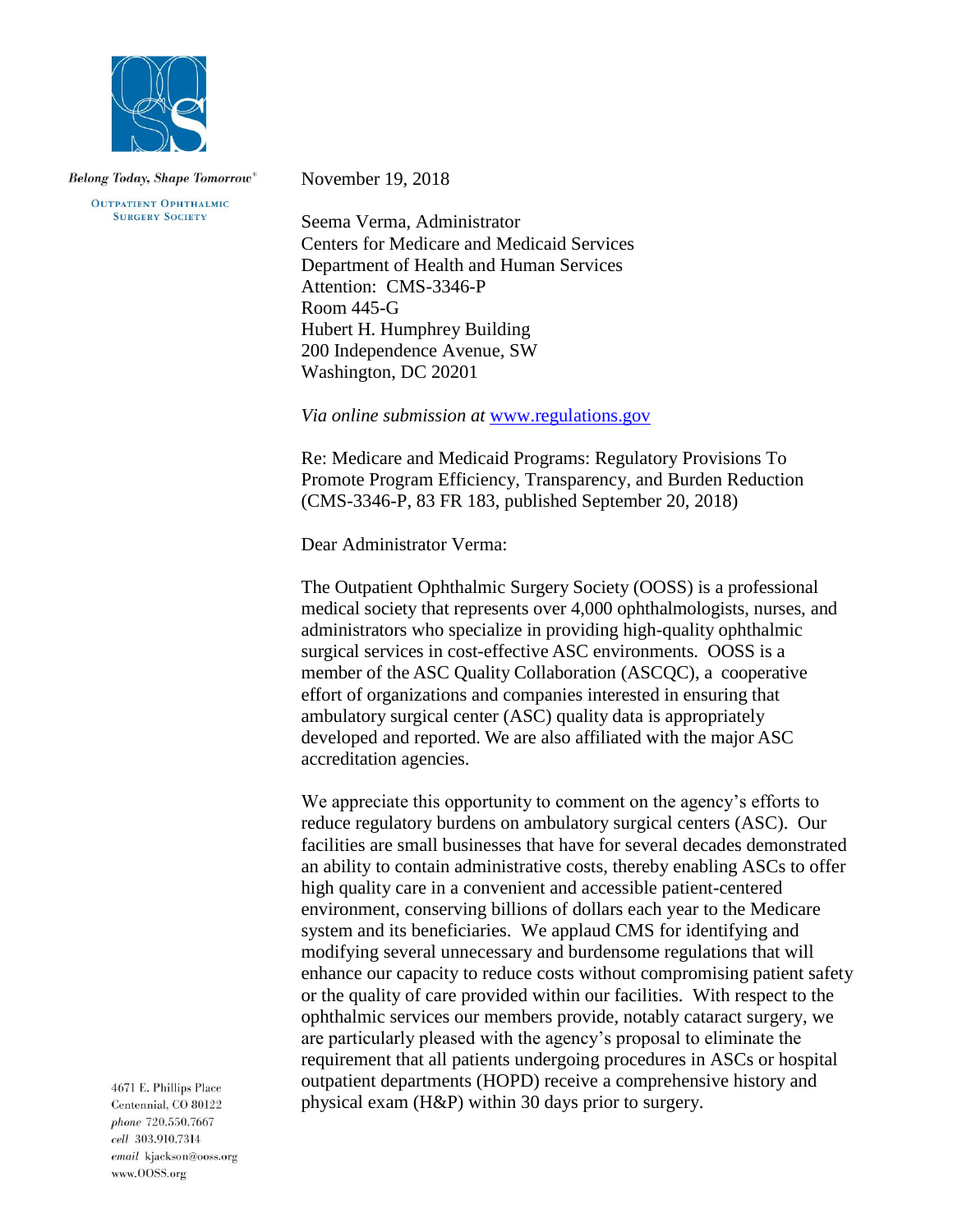

**OUTPATIENT OPHTHALMIC SURGERY SOCIETY** 

OOSS has long been an advocate for encouraging migration of surgical cases to lower-cost settings, but only if this can be accomplished without compromising the health and safety of the patient. ASCs have proliferated over the past thirty years – with over 5,500 presently operating in the United States, about a thousand of which specialize in the provision of cataract and other ophthalmic surgeries – because of their patient-centric culture and their commitment to the delivery of lower-cost and high quality care in an appropriately regulated environment. A recent survey of OOSS member and non-member ophthalmic ASCs confirms that virtually all facilities are Medicarecertified; 85 percent are accredited by a CMS-approved accreditation agency; and 81 percent are licensed by their states as ASCs. Surgery centers are highly regulated providers and the relief afforded by initiatives such as those embodied in the proposed rule will assist us in devoting maximum resources specific to the delivery of care to our patients.

# **Elimination of Requirement for History and Physical Examination Within Thirty Days Prior to Surgery**

**Our organization strongly supports the proposal to eliminate the requirement that all patients undergoing surgery in an ASC or HOPD receive a history and physical exam within 30 days prior to surgery and, in the alternative, allow facilities to establish policies developed in consultation with the operating surgeon and anesthesia provider that establish whether and when a comprehensive H&P should be required.** The ophthalmic ASC team is uniquely qualified to define policies that address the special needs and circumstances of patients who are elderly and may be at higher risk of complications and in need of a comprehensive H&P or other external assessment. Every patient in the ASC or HOPD environment requires a thorough preoperative evaluation on the day of surgery of the risks associated with undergoing any procedure performed therein. However, the traditional H&P provided by a primary care physician is often unnecessary and duplicative of the evaluations performed in the clinic when the decision is made to perform surgery and by the clinical staff and anesthesia provider on the day of, but prior to the performance of the procedure.

The proposed rule appropriately contemplates that a comprehensive H&P is not typically required prior to cataract surgery and we support elimination of the requirement. Cataract and other ophthalmic surgeries performed in the ASC embody a low risk of intra- and post-operative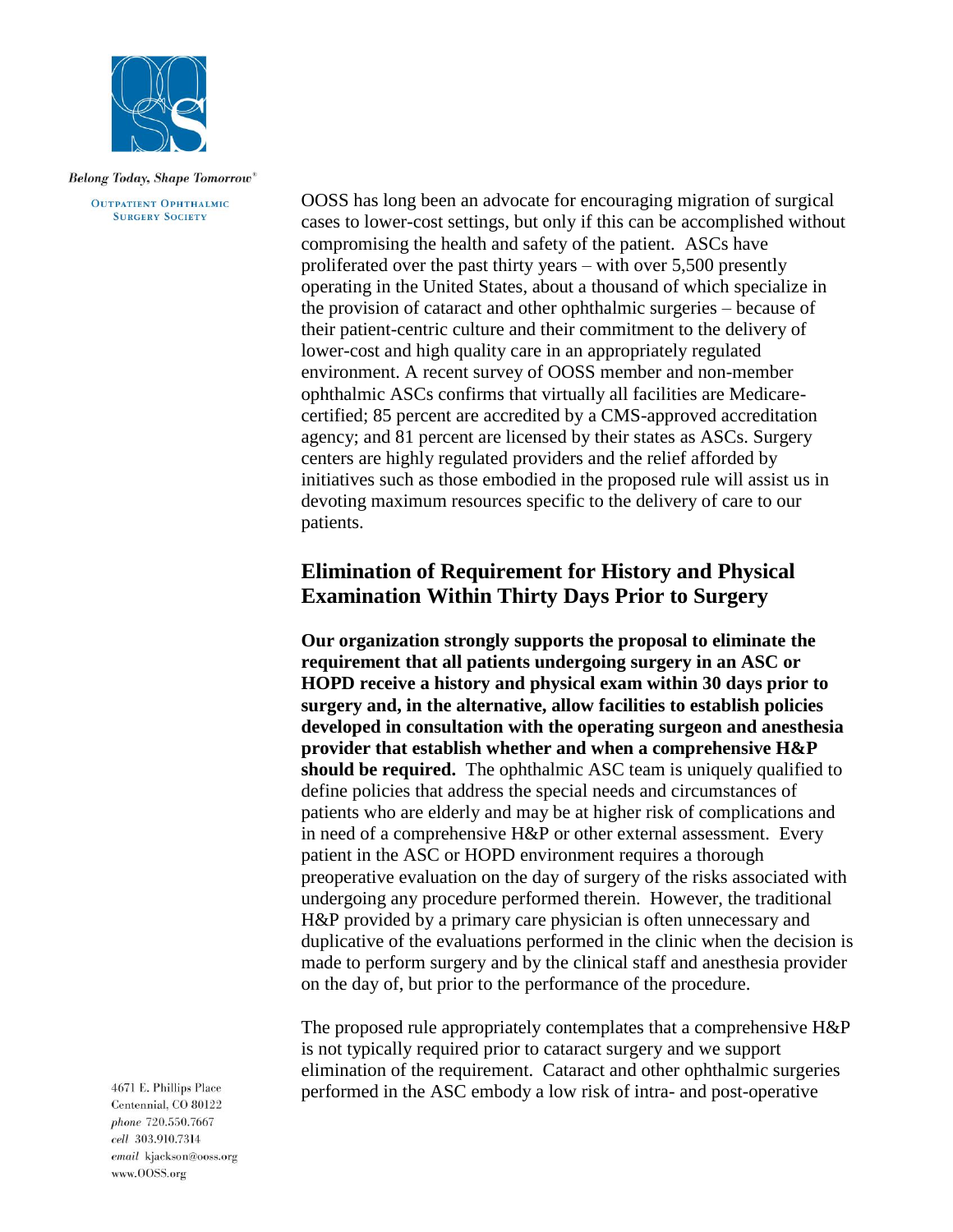

**OUTPATIENT OPHTHALMIC SURGERY SOCIETY** 

complications, and do not typically challenge the patient either hemodynamically or from a cardiac perspective. Rather than requiring all patients to receive a pre-operative H&P, the surgeon, acting in a manner consistent with the policies and procedures of the ASC in which the surgery is being performed, should be permitted to determine which patients may require a comprehensive exam and which require only a pre-surgical assessment immediately prior to the procedure. The current requirement that every cataract patient receive a comprehensive H&P is unnecessary, burdensome, and wasteful:

- *The comprehensive H&P confers little if any benefit in terms of reducing complications.* Myriad studies both recent and over the past two decades, including those cited by the agency in the rulemaking, conclude that there is no clinical benefit to requiring that routine preoperative H&Ps be performed on all patients prior to cataract surgery. One study involving over 21,000 cataract surgeries {FN} examined 707 post-operative adverse events that included both systemic and ocular complications. The study found that 353 adverse events occurred in surgeries with pre-operative testing while 354 occurred in surgeries with no such testing, suggesting no correlation between preventing adverse events and the inclusion of preoperative testing as part of the patient assessment. When complications do occur in cataract surgeries, they typically involve ocular comorbidities, such as glaucoma, IFIS (Idiopathic Floppy Iris Syndrome), macular degeneration, pseudoexfoliation, and trauma. These comorbidities would not be identified in a comprehensive H&P performed by a primary care physician or specialist who is focusing on systemic concerns. Rather, they would be diagnosed during the ophthalmologist's preoperative assessment, and communicated directly to the professional staff at the ASC.
- *Requiring a comprehensive H&P causes a hardship for the patient and his or her caregivers.* Requiring a patient to have a comprehensive H&P that will not affect the outcome of the surgery means that the patient must make an unnecessary trip to his or her primary care physician. This is problematic because our patients are typically older with compromised vision and reliant on family or other caregivers to transport them to receive such care. The current requirement that the exam be performed within 30 days of surgery is particularly burdensome for the many patients that are having surgery on both eyes and may be required to undergo a second H&P if the second eye surgery occurs greater than 30 days or more after the initial exam, as currently mandated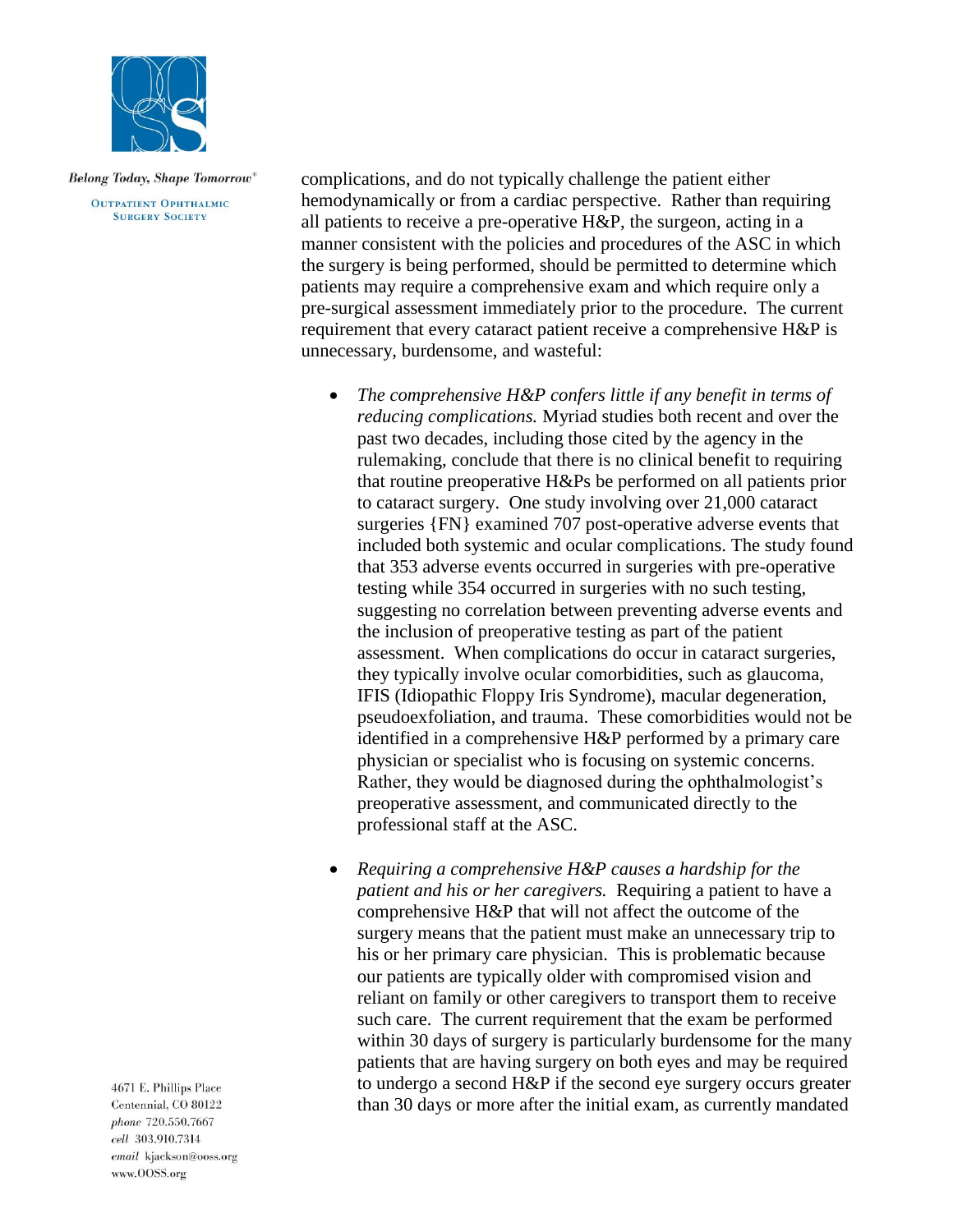

**OUTPATIENT OPHTHALMIC SURGERY SOCIETY** 

### by CMS.

• R*equiring a comprehensive H&P is wasteful of Medicare program resources.* Cataract surgery is the highest volume Medicare surgical procedure and, as CMS states in the proposed rule's budgetary impact analysis, tens of millions of dollars are expended annually on services that provide no benefit in terms of quality of care or patient health and safety. Elimination of the mandatory H&P requirement will generate significant program savings and improve efficiencies in the delivery of care to our patients.

There are other ophthalmic surgical services that by virtue of their minimal invasiveness will virtually never require extensive preoperative assessment. These include, but are not limited to, all ocular laser procedures, including: YAG laser capsulotomy; YAG laser peripheral iridotomy; YAG laser vitreolysis; selective laser trabeculoplasty; Argon laser trabeculoplasty, Argon pan retinal photocoagulation; and topical refractive error treatments, such as LASIK, PRK, or limbal relaxation incisions.

Although the cataract patient will not typically need a comprehensive H&P, there are some patients having ophthalmic surgery who by virtue of their health status or the complexity of the procedure they are undergoing should be referred to an outside physician for further evaluation and assessment. The American Society of Anesthesiologists' Practice Advisory for Pre-anesthesia Evaluation states that: "It is the obligation of the health care system to, at a minimum, provide pertinent information to the anesthesiologist for the appropriate assessment of the severity of the medical condition of the patient and invasiveness of the proposed surgical procedure well in advance of the anticipated day of procedure for all elective patients." We respect this position and take this responsibility very seriously. Patients with cataracts and other ophthalmic conditions are typically older and have multiple comorbidities. The ophthalmologist and ASC clinical staff are neither trained nor equipped to conduct the assessment of the severity of all medical conditions and most facilities currently have policies regarding the referral of these patients to other providers as appropriate. The referral could be to a primary care physician or to a specialist such as a cardiologist, pulmonologist, endocrinologist, nephrologist, neurologist or other appropriate specialist.

Examples of patients whose health profiles may require such a referral for a more comprehensive evaluation prior to the day of surgery include those scheduled for intraocular/incisional surgery having histories of: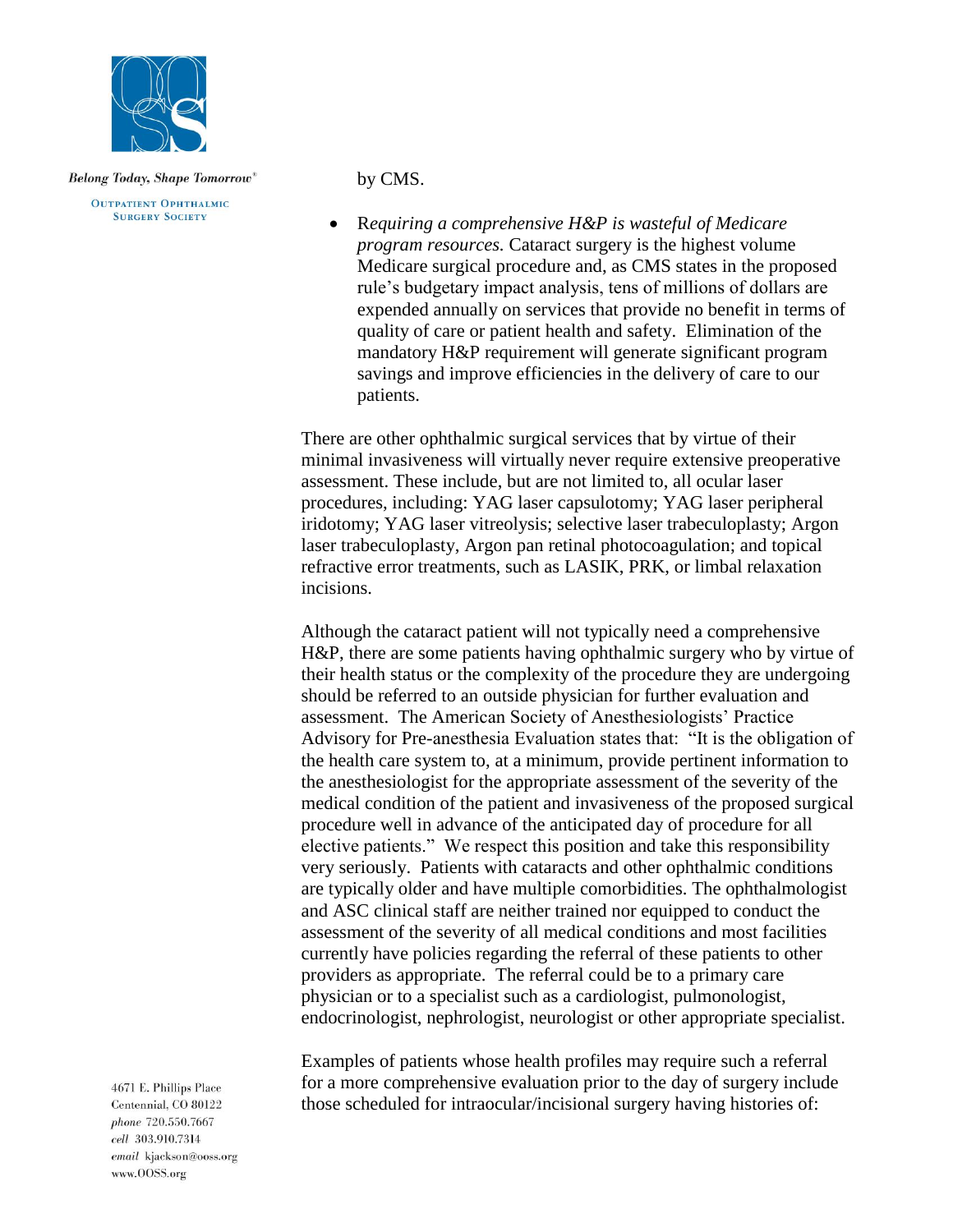

**OUTPATIENT OPHTHALMIC SURGERY SOCIETY** 

- Myocardial infarction, cardiac event or surgery, or stroke in the past six months;
- COPD or asthma with poor lung sounds or shortness of breath;
- Uncontrolled diabetes, or signs of noncompliance with medications such as observed in diabetic retinopathy;
- Recent seizures, fainting, dizziness;
- Recent MRSA or active open wounds.
- Renal or liver disease

There are also non-cataract procedures that are more invasive and complex that may require a referral for a more comprehensive preoperative assessment prior to the day of surgery, including corneal transplants, oculoplastic procedures with extended periods of sedation, more complex retina procedures, and procedures requiring a retro-bulbar block, e.g., glaucoma valve implantation. As reflected in the proposed rule, the surgery center, in consultation with its operating surgeons and anesthesia providers, should be charged with developing policies and protocols for determining whether and when patients should be referred to external providers for more extensive evaluation.

**OOSS strongly supports the agency's proposal to eliminate the requirement that all patients undergoing procedures in ASCs or hospital outpatient departments (HOPD) receive a comprehensive history and physical exam (H&P) within 30 days prior to surgery.** 

# **Governing Body and Management – Hospitalization Requirements**

Under current Medicare ASC Conditions for Coverage, the ASC must either have a hospital transfer agreement with a local hospital or all physician providers of services in the ASC must have staff privileges at a local hospital. Both options available to the ASC and its physicians require good faith on the part of the hospital, a condition that has been lacking in some communities. Hospitals often use this requirement to garner a competitive advantage against the local ASC or impose unreasonably onerous "on call" arrangements as a prerequisite to granting admitting privileges.

The patient, the ASC, and the hospital are best served by the execution of a transfer agreement that will facilitate the coordination of patient care. However, ASCs should not have to close or be denied certification because of the lack of good faith on the part of the hospital. As the